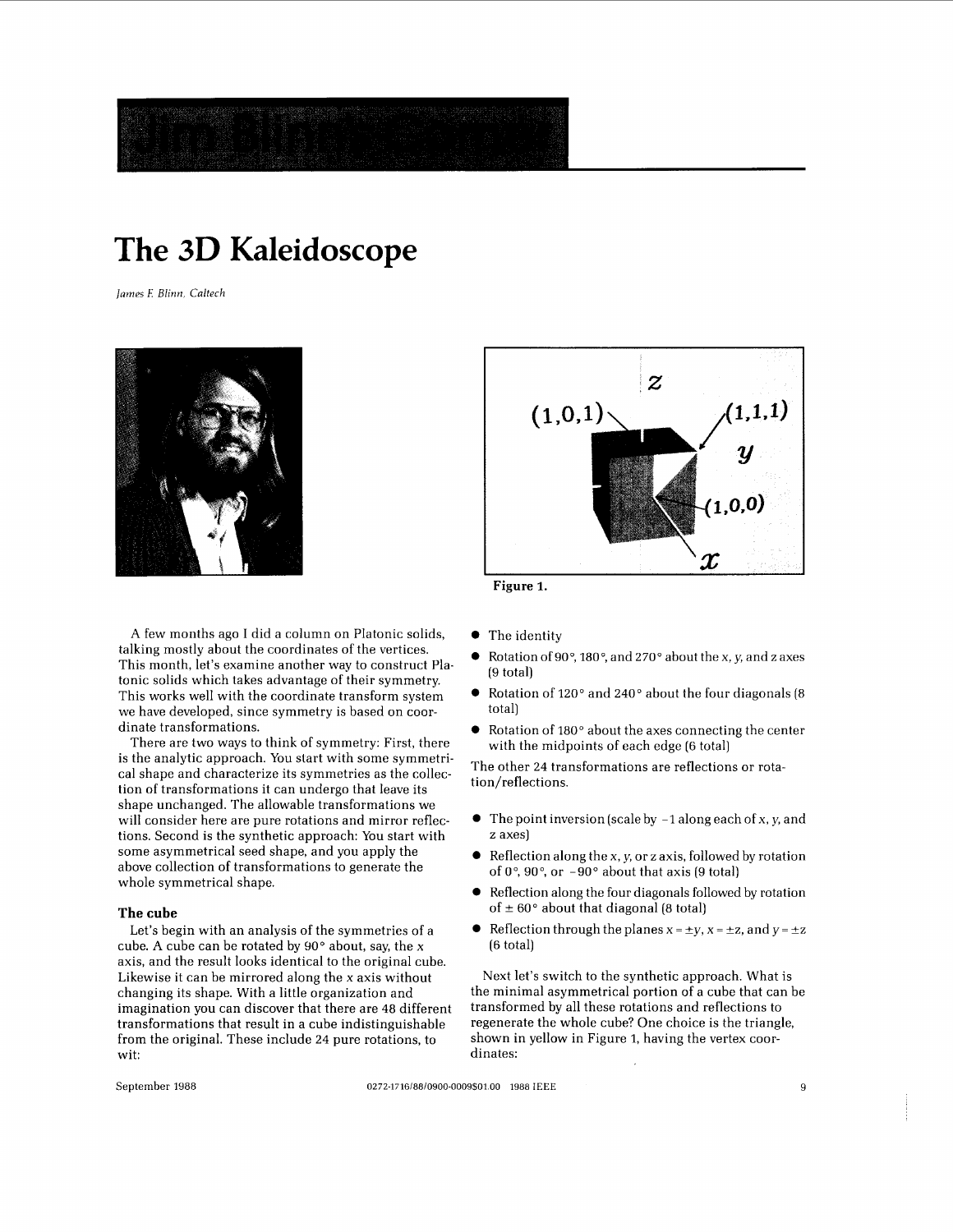

**Figure** *2.* 

| Point 1: $(1, 1, 1)$ |  |
|----------------------|--|
| Point 2: $(1, 0, 0)$ |  |
| Point $3: (1, 0, 1)$ |  |

Now how do we build up a cube from this seed shape? It is possible (but inconvenient) to apply all 48 transformations to the triangle individually. Instead let's build it up in modules. Here's one of the many ways to do it. First combine the triangle with its mirror image in the xy plane to get the symmetrical triangle in Figure 2a. This can be described in our transformation system (from the October 1987 column) as

```
DEF QUADRAIT 
DRAW TRIANGLE
DRAY TRIAIGLE, SCAL 1, -1, 1,
```
Then replicate this four times by 90° rotations about the x axis to get one entire face of the cube. This is shown in Figure 2b and defines CFACE:

| DEF CFACE   |                 |
|-------------|-----------------|
| <b>DRAW</b> | QUADRANT        |
| ROT         | 90.1            |
| DRAW        | <b>OUADRANT</b> |
| ROT         | 90.1            |
| DRAW        | <b>QUADRANT</b> |
| ROT         | 90. 1           |
| DRAW        | QUADRANT        |
| <b>ROT</b>  | 90. 1           |

Finally generate all six sides of the cube by 90° rotations about the y and z axes:

| DEF CUBE    |              |
|-------------|--------------|
| <b>PUSH</b> |              |
| DRAV        | <b>CFACE</b> |
| ROT         | 90. 2        |
| DRAV        | <b>CFACE</b> |
| rot         | 90. 2        |
| DRAV        | <b>CFACE</b> |
| ROT         | 90. 2        |
| DRAV        | <b>CFACE</b> |
| rot         | 90. 2        |
| rot         | 90. 3        |
| DRAV        | CFACE        |
| rot         | 180,3        |
| DRAV        | <b>CFACE</b> |
| POP         |              |

What have we just done? The collection of 48 transformations of the cube makes up a mathematical entity known as a group. One property of such a group is that it is closed under matrix multiplication, that is, after performing any two transformations in sequence, the net result is always another transformation in the group. You can then make a 48x48 multiplication table and all products will be one of the original 48. Alternatively, you can often start with just a few seed transformations and generate all the rest with multiple products of the seeds. For example, you can generate all the pure rotations of the cube group using just two matrices, 90° rotation about x(call this A) and 90° about y (call this B). I entertained myself for an entire weekend working out the combinations of A and B necessary for each of the other 22 transformations. It takes five, for example, to construct a 90° rotation about z (ABAAA). I also found some surprising identities (ABA=BAB; AA=BAAB; etc.). You could even express these as rewriting rules in some kind of context-free grammar. But I digress.

#### **Other related shapes**

Now that we have a way of generating the cube from transformations of our seed shape, what happens if we change the seed shape? For the time being, let's keep the shape such that its edges continue to match with the edges of its neighbors. That is, we will not introduce tears or gaps in the final shape. To do this, point **1**  must remain on the xyz diagonal, point 2 must remain on the **x** axis, and point **3** must remain on the xz plane. The point coordinates can be parameterized as

|  | Point 1: $(a, a, a)$ |
|--|----------------------|
|  | Point 2: $(b, 0, 0)$ |
|  | Point 3: $(c, 0, c)$ |

My implementation of the transformation system doesn't allow changing shapes in this way. Instead I did it by starting with a slightly different seed shape called BTRIANG, expressed in point-polygon form as

10 **IEEE Computer Graphics** & **Applications**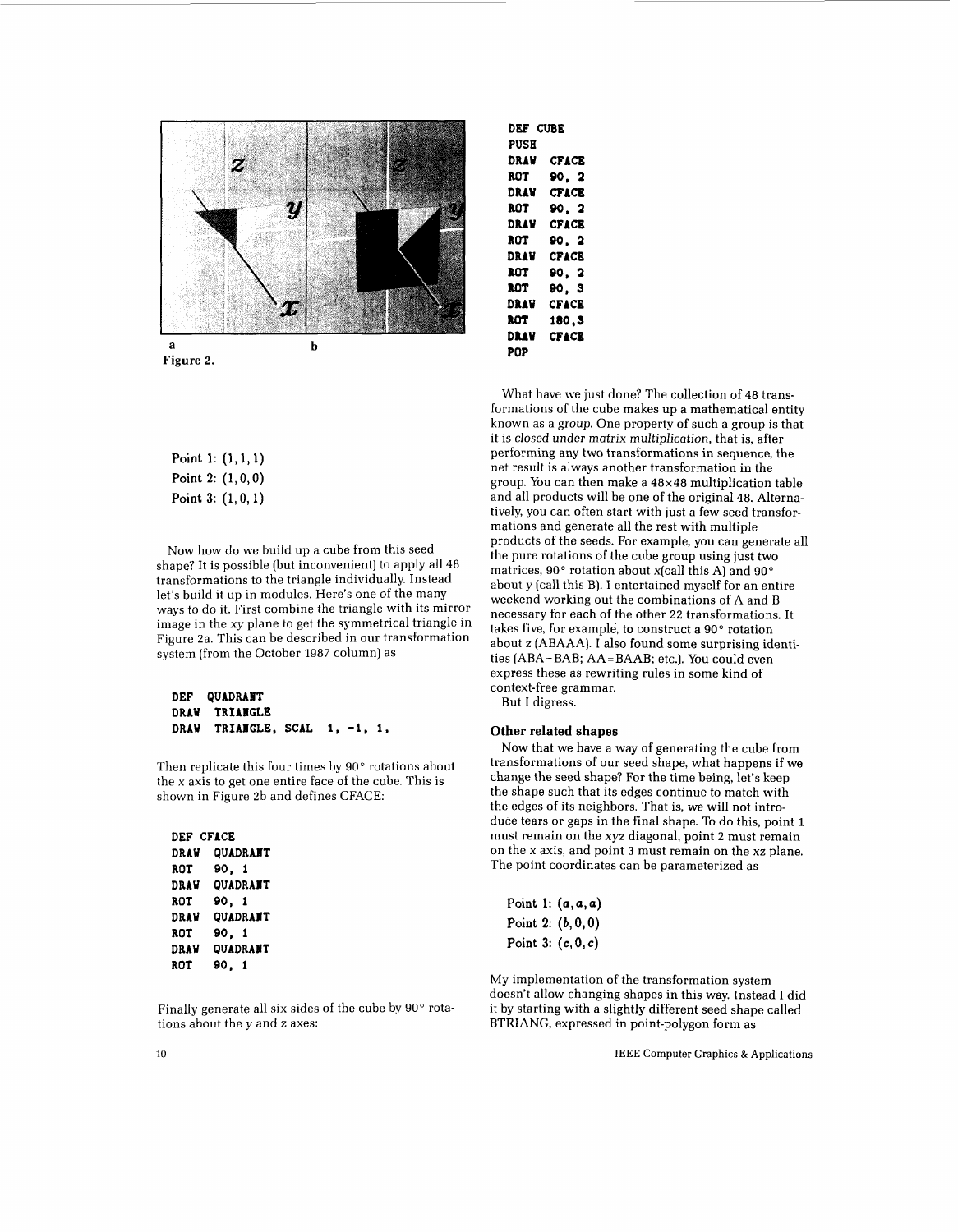**PIT** *1,* **l.,O.,O. PIT 2, 0.** ,l. **,O. PPT 3, O.,O,,l. POLY 1,2,3** 

then subjecting it to the transformation

$$
\left[\begin{array}{ccc}a&a&a\\b&0&0\\c&0&c\end{array}\right]
$$

This appears in transformation language as

```
DEF TRIABC 
PUSH 
ORIE a, b, c, a, 0, 0, a, 0, c, 
DRAW BTRIANG
POP
```
If  $a = b = c = 1$ , we get our cube back (see Figure 3a). By playing with a, b, and c, you can get a variety of closed shapes, all sharing the same symmetry properties as the cube. What sort of other shapes can we get? One interesting shape comes from  $a = \sqrt{2}$ , $b = \sqrt{6}$ , $c = \sqrt{3}$ . Here all points are equidistant from the origin, and the object is roughly spherical (see Figure 3b). Other shapes include the Octahedron (the dual shape to the cube) (see Figure 3c), and the rhombic dodecahedron, a shape with 12 faces, each of which is a rhombus (see Figure 3d).

How can we organize this collection? One interesting way is to observe the values of a, b, and c that cause the seed triangle to be coplanar with its three neighbors. In Figure 4 the three neighbors are colored red, green, and blue. What restrictions on the values of a,b,c does coplanarity imply? The three points  $(a,a,a)$ ,  $(b,0,0)$ , and  $(c,0,c)$  of the yellow triangle lie in the plane whose column vector is

| ac        |  |
|-----------|--|
| bc — ab   |  |
| $ab - ac$ |  |
| — abc     |  |

The three conditions of coplanarity translate into

- 1. Red triangle is coplanar with yellow triangle. The point  $(a, -a,a)$  lies on the plane. Dotting it with the plane vector and setting the result to zero ultimately shows that  $a = c$ .
- 2. Blue triangle is coplanar with yellow. The point  $(0,0,b)$  is on the plane, which implies  $2c = b$ .
- 3. Green triangle is coplanar with yellow. The point  $(c, c, 0)$  is on the plane, which implies  $ac + bc = 2ab$







**Figure 3.** 



**Figure 4.** 

We can visualize these conditions as curves in a "shape space" with axes a, b, and c. Since any scalar multiple of a,b,c generates the same shape (just larger or smaller), these numbers form a sort of homogeneous coordinate system, so we will simplify the situation by fixing c at the value 1. The three conditions translate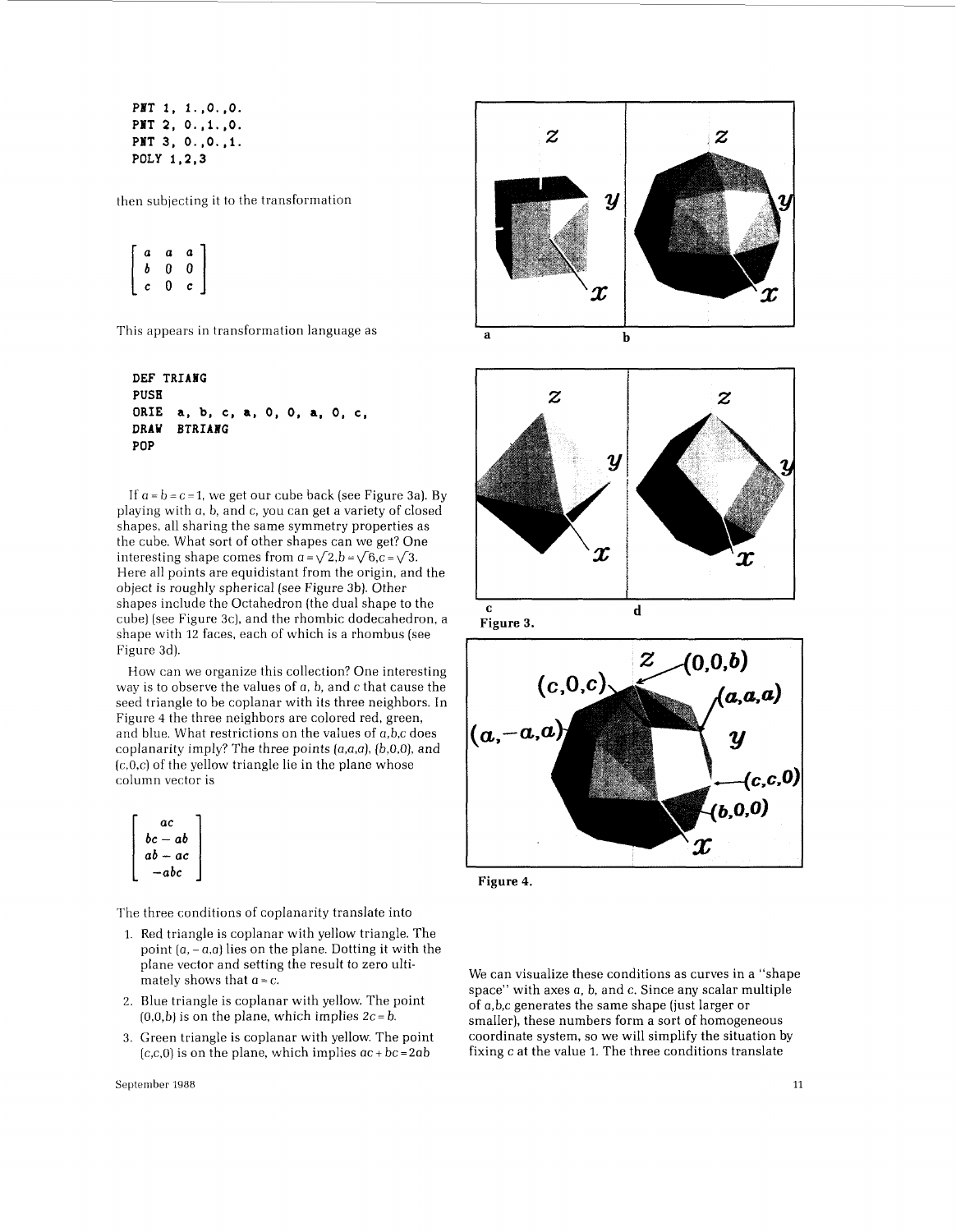



into three lines in the a,b plane (see Figure 5). The conditions are

1.  $a=1$ 

$$
2. b = 2
$$

3.  $b=\frac{a}{2a-1}$ 

Where line 1 and 2 are met you get the cube. Where line 2 and *3* meet, you get the octahedron. Where lines *3* and 1 meet, you get the rhombic dodecahedron. Tabulating these gives

| condus a b c shape |  |                              |
|--------------------|--|------------------------------|
| 1.3                |  | 1 1 1 Cube                   |
| 2.3                |  | $\frac{2}{3}$ 2 1 Octahedron |
| 1.2                |  | 1 2 1 Rhombic Dodecahedron   |

Let's play with this a bit. If you slowly interpolate a and *b* from their cube values to their octahedron values, keeping condition *3* satisfied, you get a transformation of the cube shape to the octahedron shape, which looks particularly interesting. Since the green

triangle stays coplanar with the yellow one, each face of the cube breaks up into four quadrilaterals. The center point of each face bulges out, while the vertices flatten in, always keeping the midpoints of the edges of the cube unchanged. This sequence appears in Figure 6. A similar series can transform the octahedron to the rhombic dodecahedron and the rhombic dodecahedron to the cube.

*e*  **Figure 6.**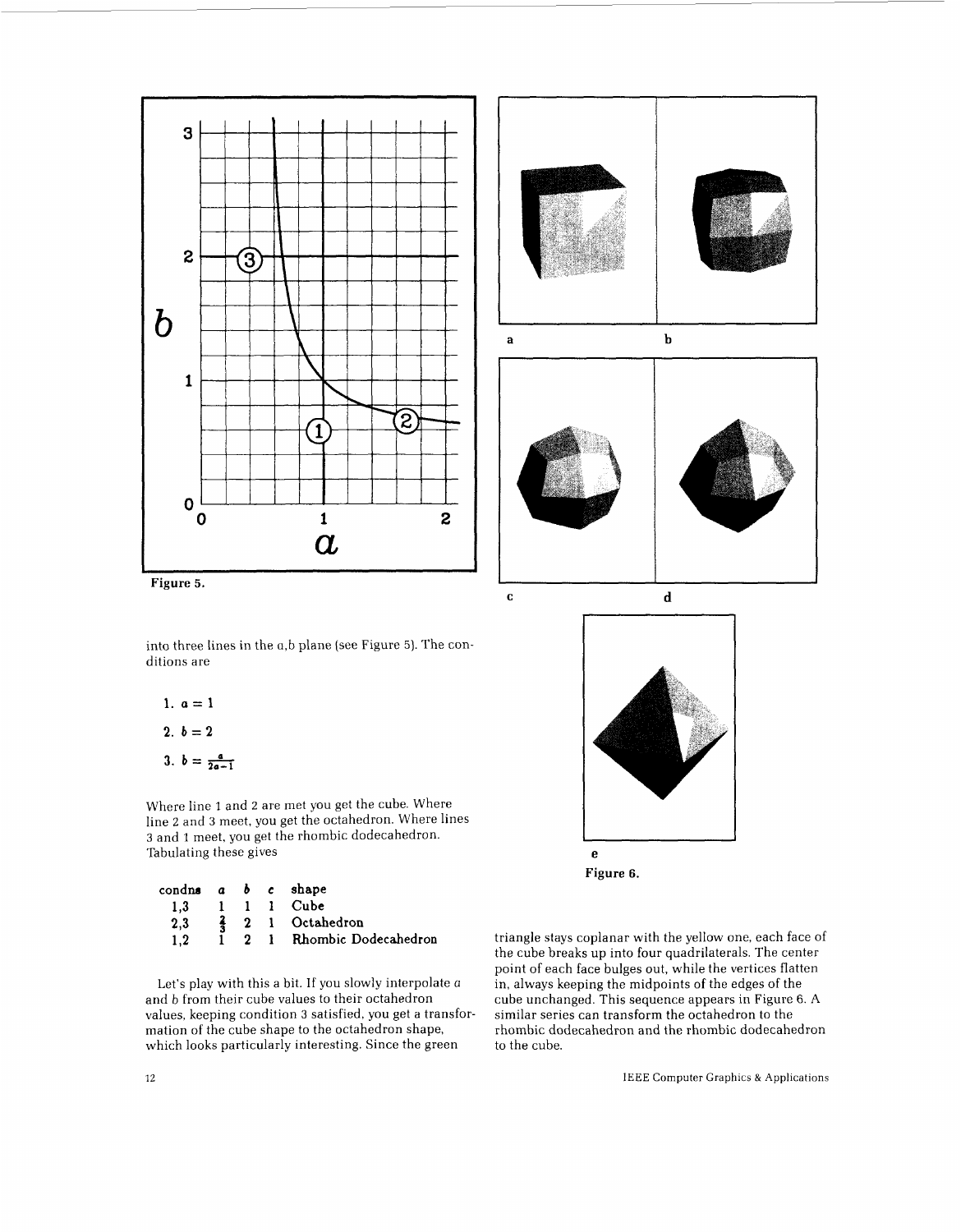### **Kaleidoscope**

Now let's go really wild! We can replace the seed triangle with any shape whatever, and all the replications will generate a result that also shares the symmetry of the cube. In Figure 7 I have tried a few variations on this theme. Figure 7a is just the cube recolored with normal triangles, in blue, and mirrored triangles in yellow. In Figure 7b I stuck in the bizarre values of  $(a,b,c) = (-1.15,2,1.41)$ . Figure 7c relaxes the restrictions of triangle edges matching. Figure 7d replaces the triangle with a sort of blunted pyramid shape. Much more fun codd be had using teapots, but you get the idea.

Furthermore, by making the seed shape rotate and move about in some random way, you can animate a changing shape that generates the **3D** kaleidoscope patterns of the title. I have seen several interesting test animations done this way, but the names of the perpetrators escape me.

### **The tetrahedron**

I will briefly go through this rigamarole for another simple shape, the tetrahedron. A tetrahedron is exactly half as symmetrical as a cube. This is because only half of the 48 cube transformations will leave the tetrahedron intact (and in its original orientation). For the tetrahedron shown in Figure 8a they are as follows:

- *0* The identity
- *0* Rotations of 180" about *x,y* or z **(3** total)
- *0* Rotations of **+.120"** about the diagonals of an enclosing cube (8 total)
- Reflections about the  $x = \pm y$ ,  $x = \pm z$ , and  $y = \pm z$  planes (6 total)
- *0* Reflections through the x, *y,* and z axes followed by rotation of  $\pm 90^\circ$  about that axis (6 total)

We can synthesize the tetrahedron and its symmetric relatives by starting with a seed triangle whose vertices are

**Point 1: (a, a, a) Point 2:** *(O,b,O)*  **Point 3:** *(c,c,-c)* 

Combine this with its mirror image formed by reflecting across the  $x = y$  plane. This generates one third of the equilateral triangle for one face:

**DEF THIRD DRAW SEED PUSH ORIE 0,1,0, 1,0,0, O,O,1 DRAW SEED POP** 

Generate the rest of the face by copies rotated **120"**  about the center of the face, **(1/3,1/3,-1/3).** The matrix to do this is surprisingly simple:

September 1988 **13** 





**<sup>C</sup>d Figure 7.** 

| 0                | 1 | 0    |  |
|------------------|---|------|--|
| 0                | 0 | $-1$ |  |
| <br> <br> <br>-1 | 0 | 0    |  |

In transformation language:

**DEF TFACE PUSH DRAW THIRD ORIB O,O,-1, 1,0,0, 0,-1,0 DRAW THIRD ORIE O,O,-l, 1,0,0, 0,-1,0 DRAW THIRD POP**  *0* 

Finally copy this face four times to get the whole tetrahedron:

**DEF TETRAHED DRAW TFACE DRAW TFACE, ROT, 180,l DRAW TFACE, ROT, 180,2 DRAW "FACE, ROT, 180,3**